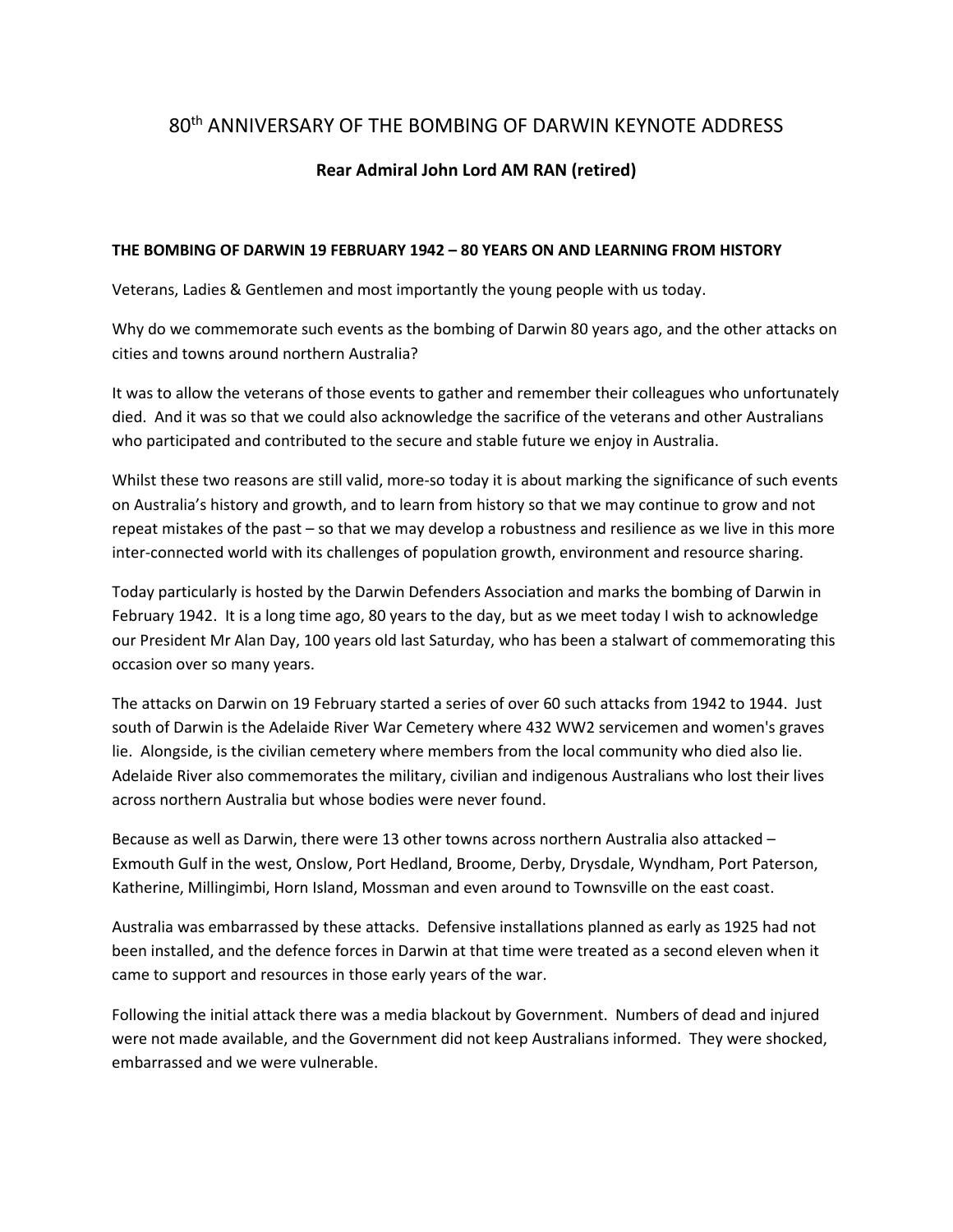When I was at school many years ago I did Australian and Western Australian history. The attacks on Darwin and the other towns in the north of Australia were never mentioned. There was no commemoration as there is today; they remained a Government "secret" for many years.

However, thankfully there were some who knew that such significant events as occurred across our north had to be exposed and lessons learned from our failings. They began to discuss and analyse, and most importantly look at how Australia in the future could be better prepared and could grow from the lessons of this recent history.

Our population was too small. With most of the defence forces engaged in Papua New Guinea and the islands to the north and in the Pacific, we simply did not have sufficient people resources at that time to provide credible defence across our north.

There were other lessons such as building defence facilities across northern Australia so as to be able to activate such facilities in times of need. This has become even more important as we have grown and become dependent economically on the export potential of the commodities we mine across the north of our country.

However, it was the need to build our population base that was probably the most important conclusion.

We did learn, and our post WW2 immigration policies saw Australia actively seek migrants to build our population, to give us a robust workforce, and allow us to populate more sparse regions around our country.

For those of you at school, 43 percent of you have a parent who was not born in Australia. 26 percent of you at school today were not borne in Australia. That is, one quarter of you are recent immigrants and I hope proudly so.

Those initial immigrations were from Europe, and then more recently many Asian countries, and many of you here today will have great grandparents, and grandparents who came to Australia in the immediate post war era. That started Australia's active and positive immigration policies. We are now a multi-cultural country, and much of the reason and thinking came from those events in northern Australia in WW2.

And that is why it is important we commemorate and learn from our history. What impact did WW1, WW2, the Korean War, the Vietnam War, and the conflicts in Iraq and Afghanistan have on the Australia we have today. How did they influence our growth and values? And it should not just be war and conflicts.

Marking key events in our history, taking the time to stop and remember, and ensuring they are commemorated into the future, reminds us of our history, our development, and how we have become the country we are.